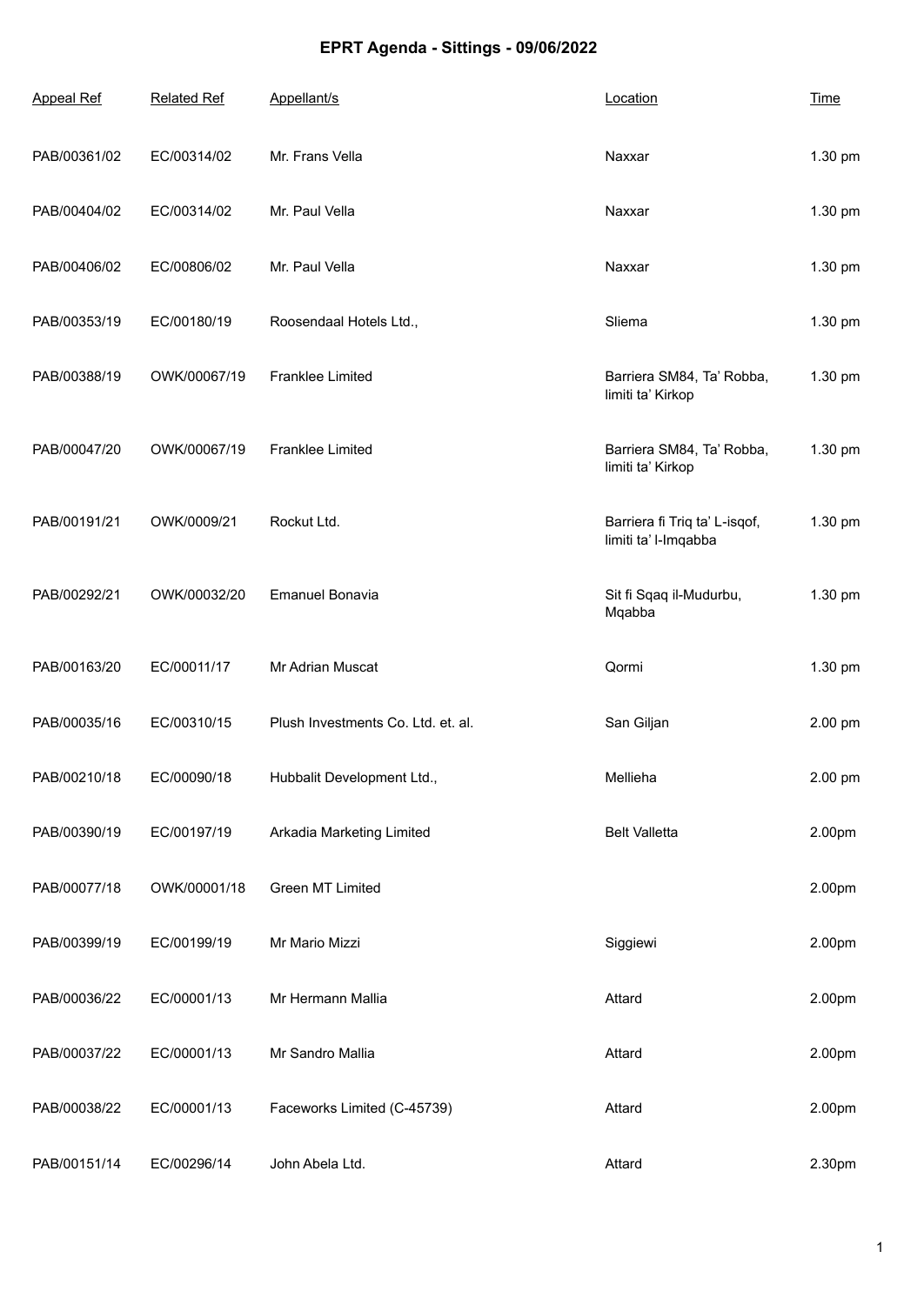| <b>Appeal Ref</b><br>PAB/00217/19 | <b>Related Ref</b><br>EC/00059/19 | Appellant/s<br>Mr. Francis Galea obo Holden Development<br>Company Ltd.,                      | Location<br>Mellieha                 | <b>Time</b><br>2.30pm |
|-----------------------------------|-----------------------------------|-----------------------------------------------------------------------------------------------|--------------------------------------|-----------------------|
| PAB/00065/19                      | EC/00025/19                       | Mr. Joseph Pace                                                                               | Mellieha                             | 2.30pm                |
| PAB/00313/19                      | EC/00047/19                       | Rural Properties Ltd.,                                                                        | Marsascala                           | 2.30pm                |
| PAB/00139/14                      | EC/00118/12                       | Ms. Rose Buttigieg                                                                            | Xaghra                               | 2.30pm                |
| PAB/00257/19                      | EC/00043/19                       | Ms. Rose Buttigieg                                                                            | Xaghra                               | 2.30pm                |
| PAB/00226/19                      | EC/00056/19                       | Mr. Paul Zammit                                                                               | Safi                                 | 2.30pm                |
| PAB/00382/20                      | IF/00845/18                       | II-Kullegg Malti ta' I-Arti, Xjenza u Teknologija<br>(MCAST) Attn:Prof. Joachim James Calleja | Kalkara                              | 3.00pm                |
| PAB/00051/22                      | EC/00007/22                       | Ms Giovanna Camilleri                                                                         | Rabat                                | 3.00pm                |
| PAB/00076/20                      | OWK/00012/20                      | Mr Peter Camilleri                                                                            | Sit fi Triq Dwardu Ellul,<br>Xghajra | 3.00pm                |
| PAB/00384/18                      | EC/00519/10                       | Mr Joseph Spiteri                                                                             | Luqa                                 | 3.00pm                |
| PAB/00051/09                      | EC/00477/09                       | Mr Francis Cachia Caruana                                                                     | Rabat                                | 3.00pm                |
| PAB/00016/20                      | EC/00209/19                       | Mr Mario Dingli                                                                               | San Gwann                            | 3.00pm                |
| PAB/00350/20                      | EC/00108/20                       | Victor Gusman bhala Amministratur tad-Djocesi<br>ta' Ghawdex                                  | Ghajnsielem                          | 3.30pm                |
| PAB/00101/18                      | EC/00002/18                       | Mr. John Mary sive Jimmy Muscat                                                               | Xaghra                               | 3.30 pm               |
| PAB/00249/20                      | EC/00070/20                       | Mr Anthony Fenech                                                                             | Rabat                                | 3.30pm                |
| PAB/00221/21                      | EC/00076/21                       | Mr Charles Mifsud                                                                             | Msida                                | 3.30pm                |
| PAB/00225/20                      | OWK/00010/18                      | Mare Blu Tuna Farm Ltd                                                                        | South East Aquaculture<br>Zone       | 3.30pm                |
| PAB/00319/21                      | EC/00575/10                       | Paul Falzon                                                                                   | Mtarfa                               | 3.30pm                |
| PAB/00019/19                      | EC/00227/18                       | Mr Victor & Mr. Carmel Mifsud                                                                 | Naxxar                               | 3.30pm                |
| PAB/00317/19                      | EC/00169/19                       | Mr. Nicholas Farrugia                                                                         | Mqabba                               | 3.30pm                |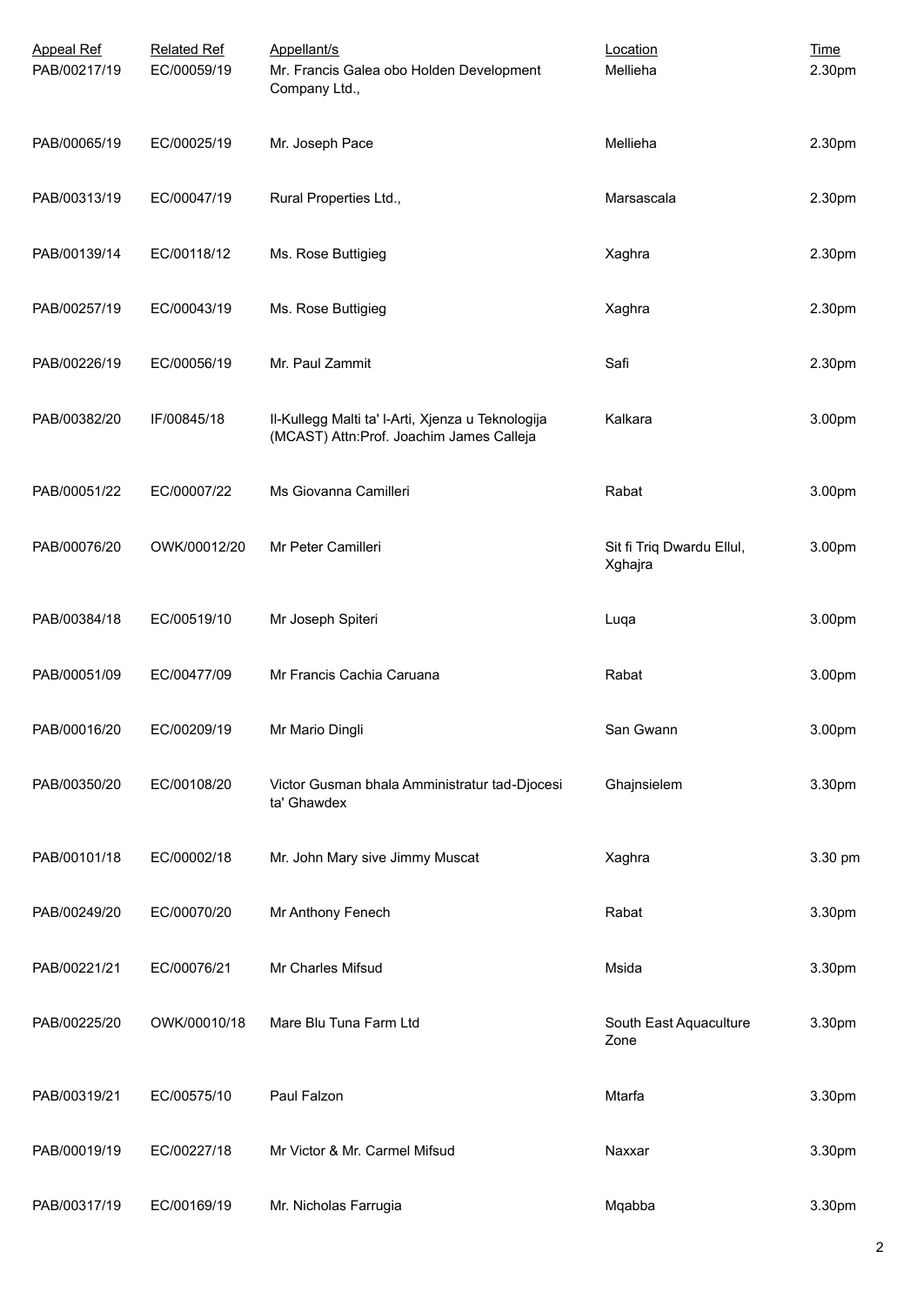| <b>Appeal Ref</b> | <b>Related Ref</b> | Appellant/s                       | Location                                                                 | <b>Time</b> |
|-------------------|--------------------|-----------------------------------|--------------------------------------------------------------------------|-------------|
| PAB/00149/21      | EC/00033/21        | Mr Johann Said                    | Mgarr                                                                    | 3.30pm      |
| PAB/00500/18      | OK/00025/18        | WEEE (Malta Ltd.                  | Mqabba                                                                   | 3.45pm      |
| PAB/00501/18      | OK/00015/18        | WEEE (Malta) Ltd.                 | Mqabba                                                                   | 3.45pm      |
| PAB/00035/22      | EC/00003/22        | Mr Noel Agius                     | Sliema                                                                   | 4.00pm      |
| PAB/00115/22      | EC/00038/22        | Mr. Ian Galea                     | Rabat                                                                    | 4.00 pm     |
| PAB/00127/22      | EC/00034/22        | Mr John Vella                     | Xewkija                                                                  | 4.00 pm     |
| PAB/00128/22      | IF/01133/21        | Road Construction Company Limited | Sit fil-Wied tar-Ramla, limiti<br>tan-Nadur                              | 4.00 pm     |
| PAB/00176/20      | IF/02065/19        | Kunsill Lokali Marsaxlokk         | Triq Dun Salv Gatt,<br>Marsaxlokk                                        | 4.30pm      |
| PAB/00177/20      | IF/02285/19        | Kunsill Lokali Marsaxlokk         | Triq Dun Salv Gatt,<br>Marsaxlokk                                        | 4.30pm      |
| PAB/00330/18      | OWK/00011/18       | Fish and Fish Limited             | Fish & Fish Limtied, South<br>East Aquaculture Zone                      | 4.30pm      |
| PAB/00332/18      | OWK/00013/18       | AJD Tuna Ltd. et.                 | ADJ Tuna Limited<br><b>Temporary North</b><br>Aquaculture Site Zone      | 4.30pm      |
| PAB/00331/18      | OWK/00014/18       | Malta Mariculture Limited et.,    | Malta Mariculture Limited,<br><b>Temporary North</b><br>Aquaculture Zone | 4.30pm      |
| PAB/00195/20      | IF/00841/19        | Fish and Fish Limited             | Fish & Fish Ltd's offshore<br>tuna fish farm                             | 4.30pm      |
| PAB/00196/20      | IF/00854/19        | Fish and Fish Limited             | Fish & Fish Ltd's offshore<br>tuna fish farm                             | 4.30pm      |
| PAB/00197/20      | IF/00819/19        | Fish and Fish Limited             | Fish & Fish Ltd's offshore<br>tuna fish farm                             | 4.30pm      |
| PAB/00198/20      | IF/00726/19        | Fish and Fish Limited             | Delimara Power Station<br>Quay                                           | 4.30pm      |